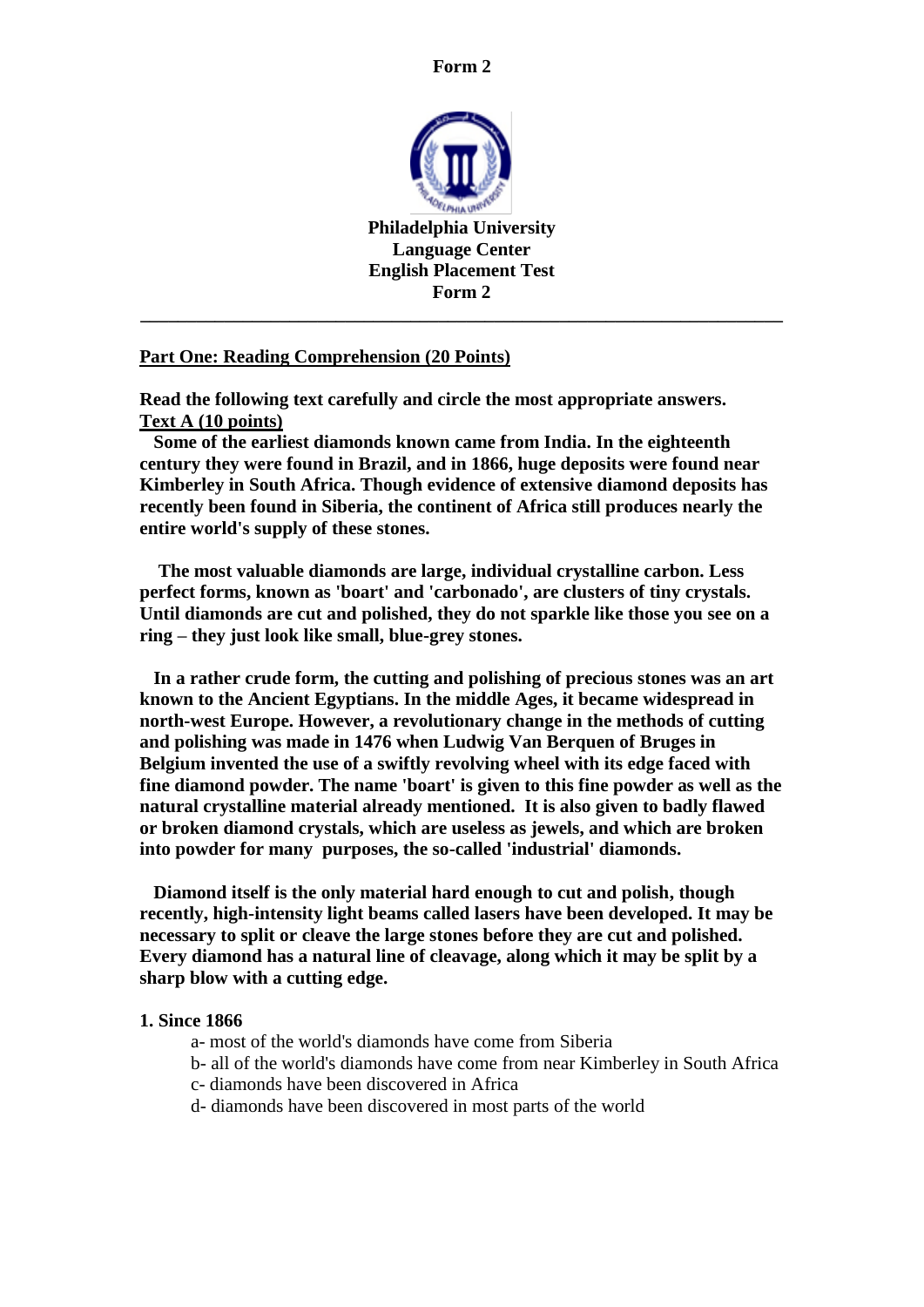#### **2. According to the text, 'Carbonado' is the name given to:**

- a- only the very best of diamonds
- b- the lumps of pure carbon
- c- Spanish diamonds
- d- diamonds that are made up of many small crystals

### **3. What happens after a diamond has been cut and polished?**

- a- It looks like a small blue pebble
- b- It looks very different from its original form
- c- It can no longer be used to put in a ring
- d- It changes its chemical composition

#### **4. Industrial diamonds are used**

- a- for a wide range of purposes
- b- mainly for dentists' drills
- c- for decoration in rings and watches
- d- principally in mass-produced jewelry

#### **5. Which sentence is TRUE about industrial diamonds?**

- a- They are made of a different substance from real diamonds.
- b- They are not as sparkling or brilliant as 'boart'.
- c- They are made up of diamond dust and broken crystals.
- d- They are produced artificially in factories.

#### **Text B (20 points)**

 **A fully cut 'brilliant' diamond has 58 facets, or faces, regularly arranged. For cutting or faceting, the stones are fixed into copper holders and held against a wheel, edged with a mixture of oil and fine diamond dust, which is revolved at about 2500 revolutions a minute. Amsterdam and Antwerp, in Holland and Belgium respectively, have been the center of the diamond cutting and polishing industry for over seven centuries.**

 **The jewel value of brilliant diamonds depends greatly on their color, or 'water' as it is called. The usual colors of diamonds are white, yellow, brown, green, or blue-white; the blue-white brilliants are the stones of the 'finest water' and so command the highest prices. During their formation, some diamonds absorb metallic oxides from the surrounding rocks and take on their color. Thus black, red and even bright pink diamonds have occasionally been found.**

**The trade in diamonds is not only in the valuable gem stones but also in the industrial diamonds mentioned above. Zaire produces 70% of such stones. They are fixed into the rock drills used in mining and civil engineering, also for edging band saws for cutting stone. Diamond-faced tools are used for cutting and drilling glass and fine porcelain, and for dentists' drills. They are used as bearings in watches and other finely balanced instruments.**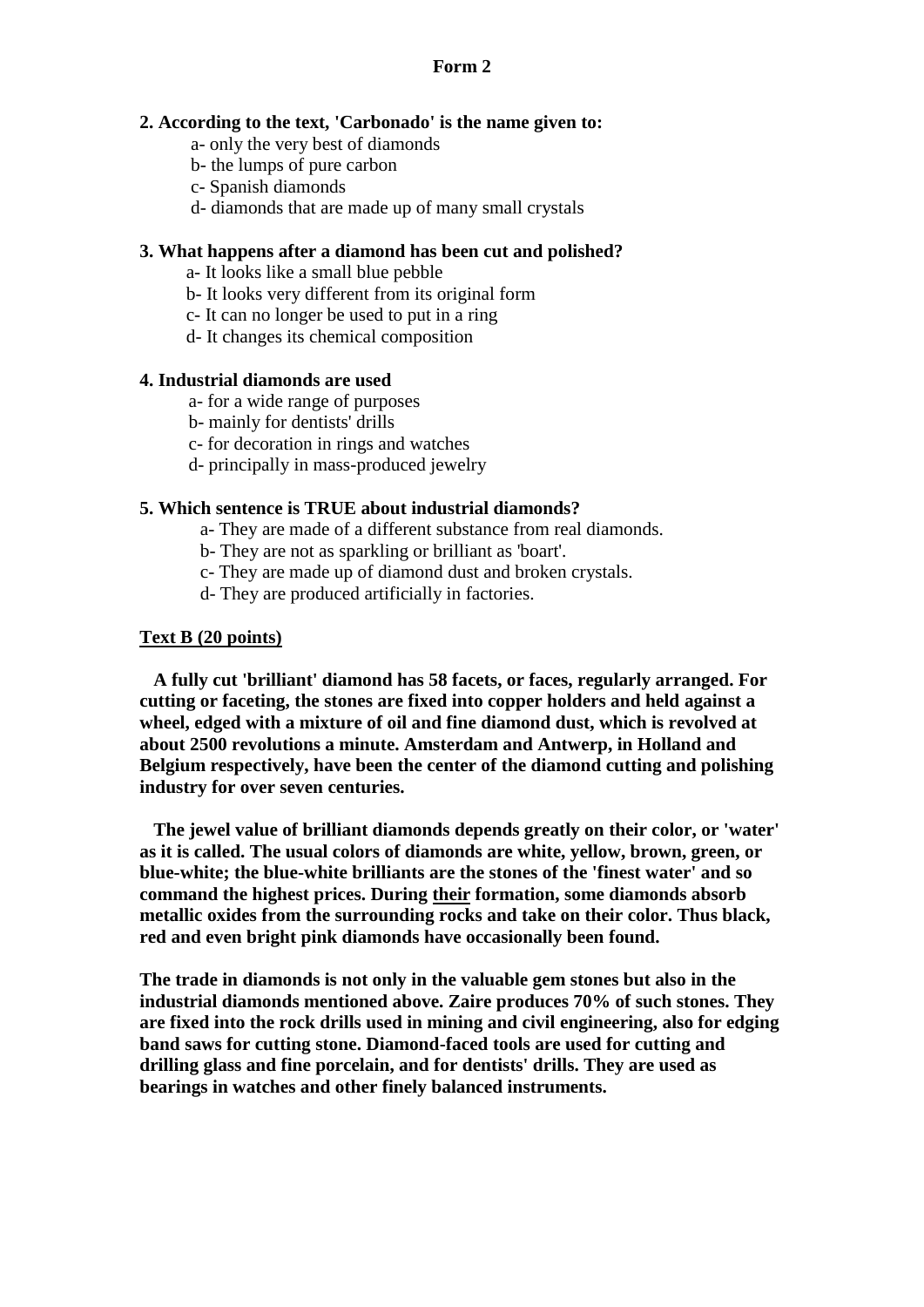# **1. Why are diamonds held in copper holders during faceting?**

- a- To facilitate accurate cutting
- b- To make them shine more brilliantly
- c- So that they can revolve more easily
- d- As a steel holder might damage the diamond

# **2. Why are stones with the finest water expensive?**

- a- because they are fractioned.
- b- because they are the most brilliant.
- c- because they are white.
- d- because they contain clean water.

## **3. Diamonds are usually**

- a- white, yellow, brown, green or blue-white
- b- all the same color
- c- either blue or white in color
- d- transparent

## **4. Complete the following phrase: Zaire produces**

- a- 70% of all diamonds sold
- b- 70%.of industrial diamonds sold
- c- 70% of all precious stones sold
- d- 70% of the world's blue-white diamonds

## **5. What does the underlined pronoun "their" refer to?**

- a- diamonds
- b- countries
- c- rocks
- d- prices

# **Part two: Structure (40 points)**

## **Read the following questions carefully and circle the most appropriate answer.**

- **1. She asked me how big \_\_\_\_\_\_\_\_\_\_\_\_\_\_\_.**
- a- is your house
- b- my house was
- c- was my house
- d- is my house

# **2. Would you mind\_\_\_\_\_\_\_\_\_\_\_\_\_\_\_ me the pencil?**

- a- to pass
- b- pass
- c- passing
- d- that you should pass

#### **3. How much \_\_\_\_\_\_\_\_\_\_\_\_\_\_\_\_where you live?**

- a- do houses cost
- b- does houses cost
- c- does cost houses
- d- do cost houses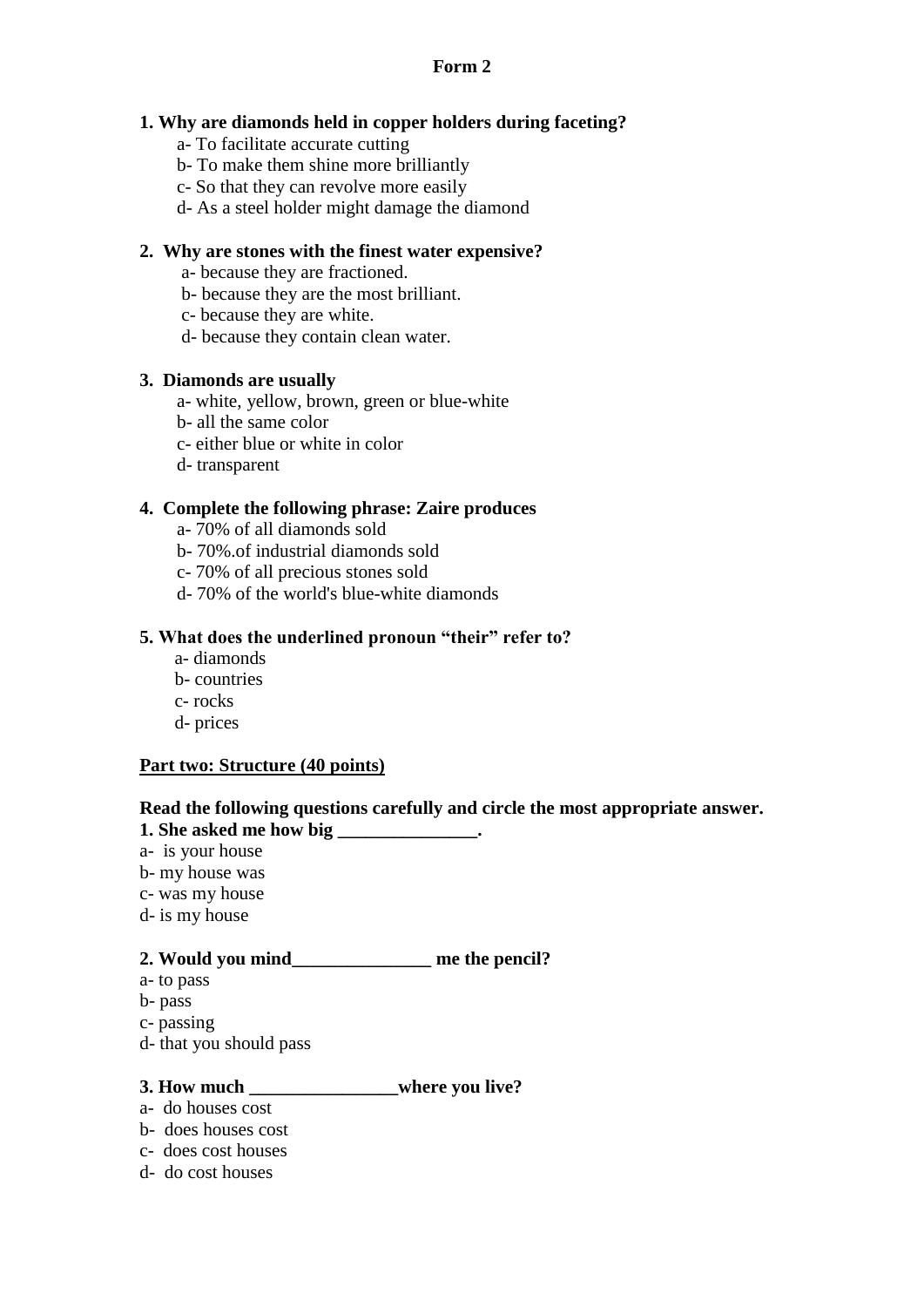**4. \_\_\_\_\_\_\_\_\_\_\_\_\_ come to my party next Saturday?** a- Do you can b- Can you to c- Can you d- Do you **5. He was mowing the lawn when I \_\_\_\_\_\_\_\_\_\_\_\_\_\_him.** a- saw b- had seen c- was seeing d- have seen **6. What time \_\_\_\_\_\_\_\_\_\_\_\_\_\_\_\_\_\_\_to bed every day?** a- do you go b- are you go c- do you going d- you are going **7. I live in Oxford now. I \_\_\_\_\_\_\_\_\_\_\_\_\_\_\_\_\_ to France for a long time.** a- don't been b- didn't come c- haven't been d- don't come **8.I'm sorry, I haven't done my report \_\_\_\_\_\_\_\_\_\_\_\_\_\_\_ .** a- now. b- already. c- until the present. d- yet. **9. My friend doesn't speak Chinese. I don't \_\_\_\_\_\_\_\_\_\_\_\_\_\_\_\_\_.** a- also. b- neither. c- either. d- too. **10. That's the house\_\_\_\_\_\_\_\_\_\_\_\_\_\_\_\_\_\_\_.** a. in the which Mr. Brown lives b. in which Mr. Brown lives c. Mr. Brown lives in it d. Mr. Brown lives **11. If\_\_\_\_\_\_\_\_\_\_\_\_\_\_\_\_\_\_\_\_\_\_\_\_\_\_\_\_\_** a- you come to my office, I'd pay you.

b- you shall come to my office, I'll pay you.

c- you come to my office, I would to pay you.

d- you come to my office, I'll pay you.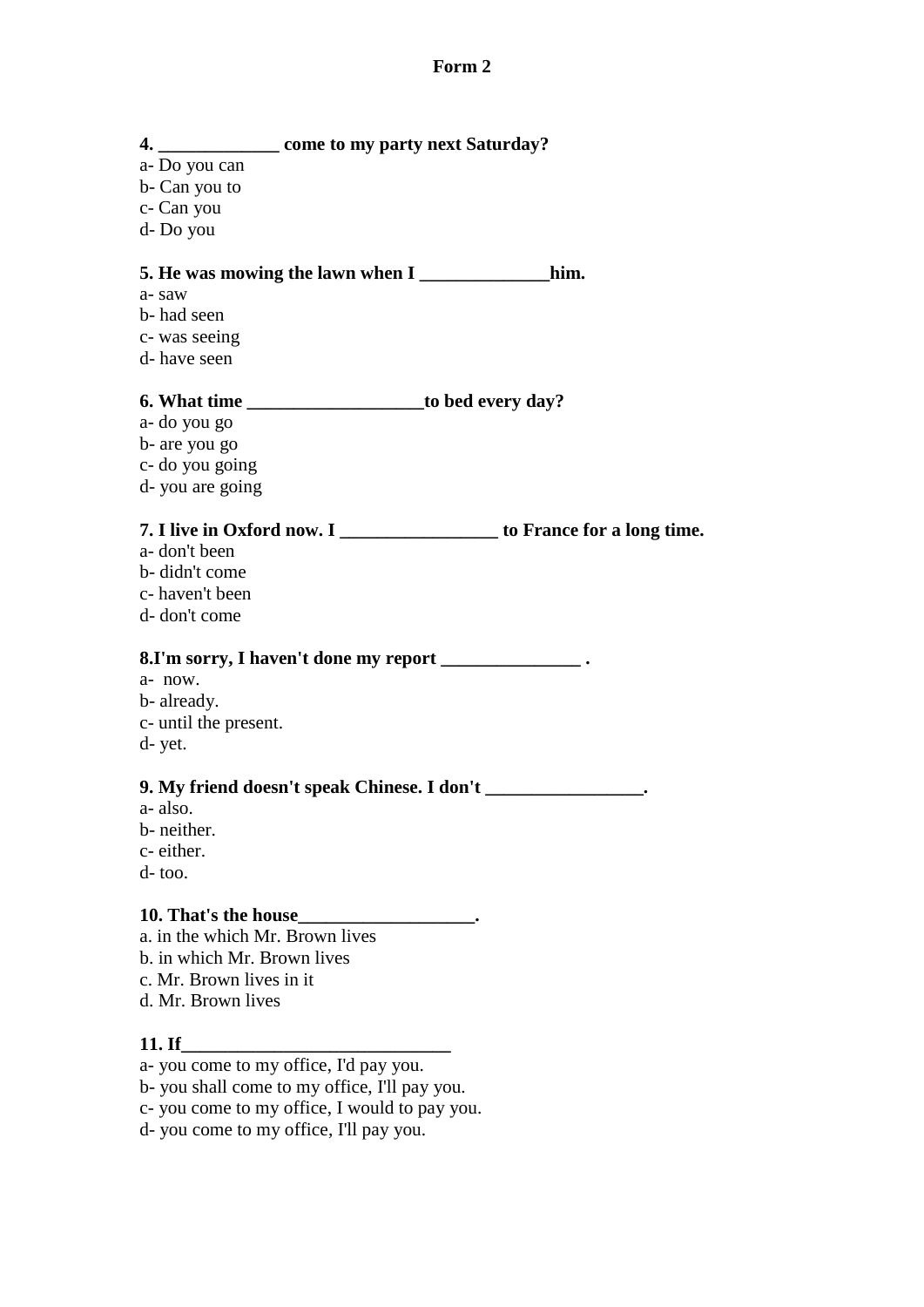|                                          | 12. ___________________________, what would you spend it on?                    |
|------------------------------------------|---------------------------------------------------------------------------------|
| a-When you had a lot of money            |                                                                                 |
| b- If you had a lot of money             |                                                                                 |
| c- If you would have a lot of money      |                                                                                 |
| d- If you shall have a lot of money      |                                                                                 |
|                                          |                                                                                 |
| 13. I'm not ____________________grammar. |                                                                                 |
| a-interested to learn                    |                                                                                 |
| b-interested in learning                 |                                                                                 |
| c- interested to learning                |                                                                                 |
| d- interest in learning                  |                                                                                 |
|                                          |                                                                                 |
| a-I could speak                          |                                                                                 |
| b-I would speak                          |                                                                                 |
| c-I can speak                            |                                                                                 |
| d-I'll be able to speak                  |                                                                                 |
|                                          |                                                                                 |
| a-you finish                             |                                                                                 |
| b-you're finishing                       |                                                                                 |
| c-you'll have finished                   |                                                                                 |
| d-you're going to finish                 |                                                                                 |
|                                          | 16. I don't think there's _________________ point in apologizing now.           |
| a. little                                |                                                                                 |
| b. any                                   |                                                                                 |
| c. very                                  |                                                                                 |
| d. such                                  |                                                                                 |
|                                          | 17. _______________________does it take you to reach your school? Half an hour. |
| a- How well                              |                                                                                 |
| b. How much                              |                                                                                 |
| c. How long                              |                                                                                 |
| d. How many                              |                                                                                 |
| 18. The bank                             | yesterday by the thief.                                                         |
| a. is robbed                             |                                                                                 |
| b. was robbed                            |                                                                                 |
| c. rob                                   |                                                                                 |
| d. will rob                              |                                                                                 |
| 19. Sami                                 | be in his room. He left an hour ago.                                            |
| a. mustn't                               |                                                                                 |
| b. can't                                 |                                                                                 |
| c. shouldn't                             |                                                                                 |
| d. might not                             |                                                                                 |
|                                          |                                                                                 |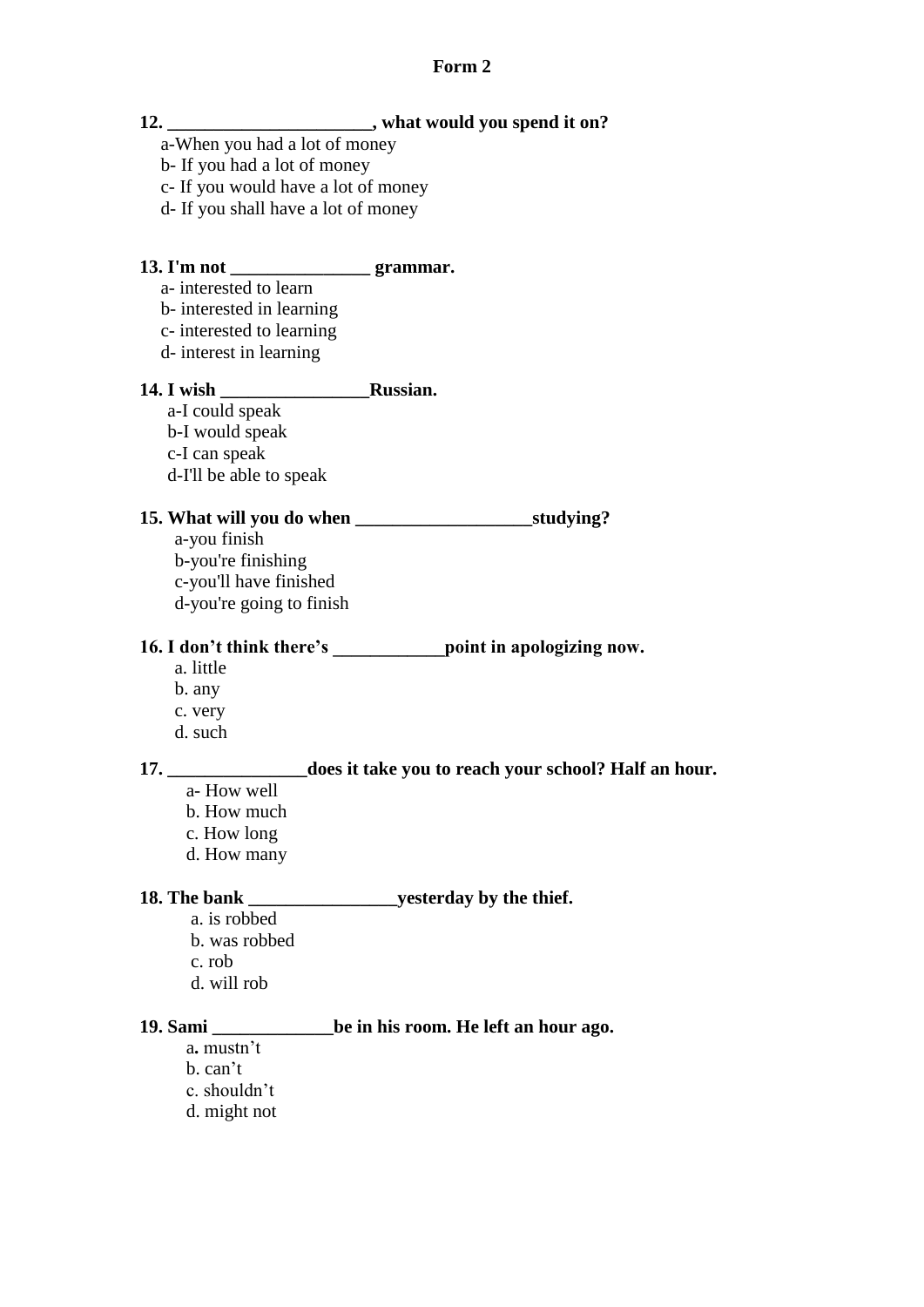### **20. "Did you paint the house by yourself?"**

- **" No, I \_\_\_\_\_\_\_\_\_\_\_\_\_\_professionally."**
- a. have done it
- b. had done it
- c. had it done
- d. got done

# **Part Three: Vocabulary (40 points)**

### **Read the following questions carefully and then circle the most suitable answer.**

**1- The way an experiment is performed is called the\_\_\_\_\_\_\_\_\_\_\_\_\_\_\_\_.**

- a- substance.
- b- condition.
- c- precaution.
- d- procedure.

#### **2- The river has been contaminated. The underlined word contaminated means:**

- a- dried up.
- b- diverted.
- c- polluted.
- d- obstructed.

# **3- Only one little boy \_\_\_\_\_\_\_\_\_\_\_\_\_ the accident. Everyone else was killed.**

- a- absorbed
	- b- survived
	- c- consumed
	- d- recognized

#### **4- When a substance loses its water content, it becomes\_\_\_\_\_\_\_\_\_\_\_\_\_\_.**

- a- shallow.
- b- filtered.
- c- dampened
- d- dehydrated

# **5- An architect\_\_\_\_\_\_\_\_\_\_\_\_\_\_\_\_ buildings.**

- a- paints
- b- designs
- c- fights for
- d- repairs

# **6- We arrived at the airport \_\_\_\_\_\_\_\_\_\_\_\_\_\_ for our flight.**

- a- at times
- b- by the time
- c- just in time
- d- at a time

#### **7- His face suddenly became as white as \_\_\_\_\_\_\_\_\_\_\_\_\_\_\_\_\_.**

- a- a cloud
- b- a sheet
- c- a rose
- d- snow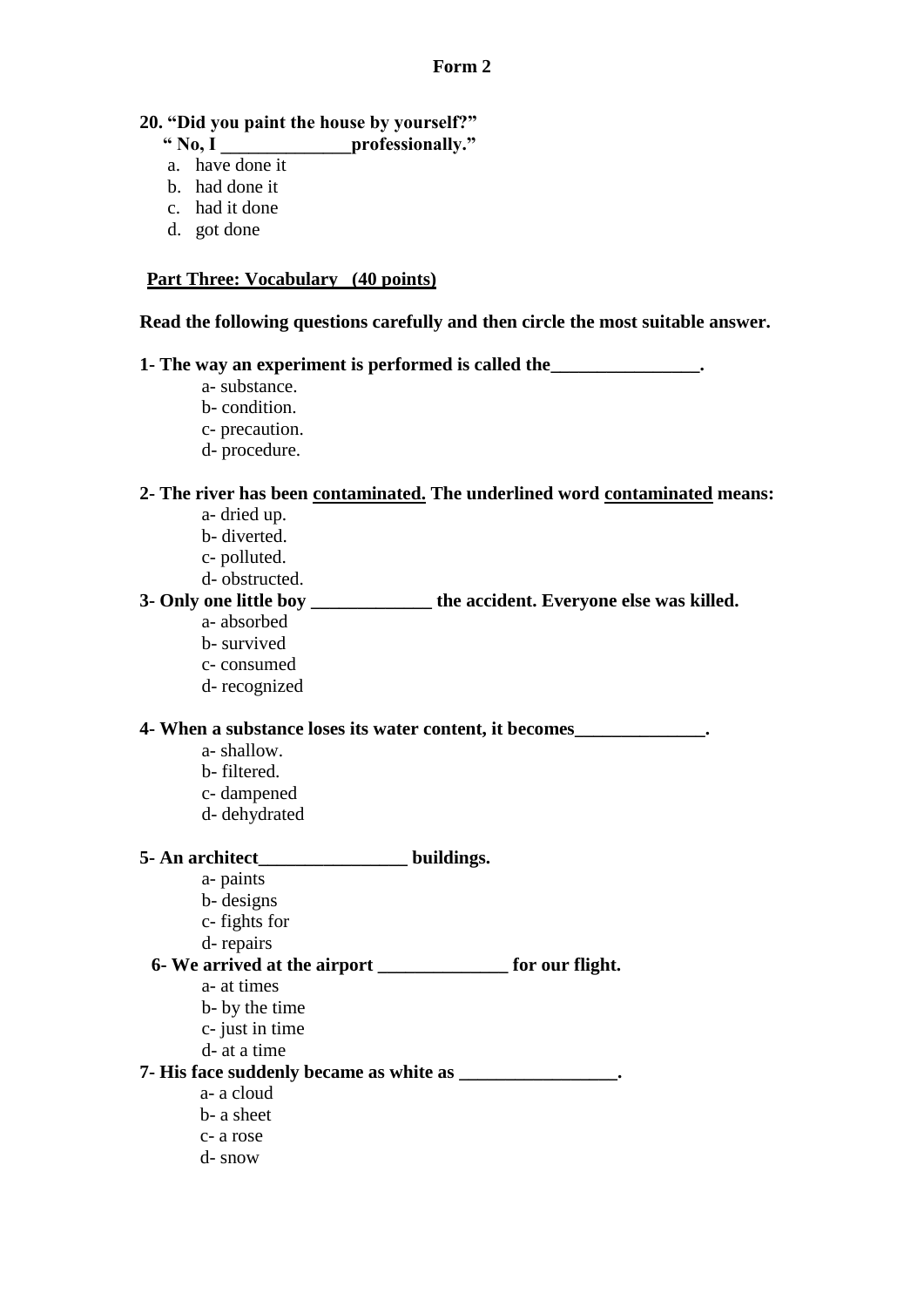| <b>Boulevard.</b> | 8- When you go to Los Angeles, don't forget to visit the ________________________ Sunset |  |
|-------------------|------------------------------------------------------------------------------------------|--|
| a-exclusive       |                                                                                          |  |
| b-legendry        |                                                                                          |  |
| c-large           |                                                                                          |  |
| d-intoxicating    |                                                                                          |  |
|                   | 9- If you are worried, you should talk to someone to get it off your<br>                 |  |
| a-nose            |                                                                                          |  |
| b-back            |                                                                                          |  |
| c-chest           |                                                                                          |  |
| d-hair            |                                                                                          |  |
|                   | 10- The ________________________Sandra earns allows hers to live very comfortably.       |  |
| a-donations       |                                                                                          |  |
| b-charge          |                                                                                          |  |
| c- income         |                                                                                          |  |
| d- debt           |                                                                                          |  |
|                   |                                                                                          |  |
| a-complaining     |                                                                                          |  |
| b-boasting        |                                                                                          |  |
| c-confessing      |                                                                                          |  |
| d-grumbling       |                                                                                          |  |
|                   | 12-<br>is the opposite of bitter.                                                        |  |
| a-sour            |                                                                                          |  |
| b-spicy           |                                                                                          |  |
| c-sweet           |                                                                                          |  |
| d-salty           |                                                                                          |  |
| percent.          | 13- During the summer sales, many shops ____________their prices up to 60%               |  |
| a- reduce         |                                                                                          |  |
| $b-$ lay          |                                                                                          |  |
| c- lose           |                                                                                          |  |
| d- miss           |                                                                                          |  |
|                   | 14- I have looked through the report, but I must admit, only                             |  |
| a-superficially   |                                                                                          |  |
| b-thoroughly      |                                                                                          |  |
| c-seriously       |                                                                                          |  |
| d-carefully       |                                                                                          |  |
|                   | 15- As my secretary will be away for a couple of days, would you be kind enough          |  |
|                   |                                                                                          |  |
| a- play back      |                                                                                          |  |
| b-turn off        |                                                                                          |  |
| c- take care of   |                                                                                          |  |
| d-bring off       |                                                                                          |  |
|                   | .in non-curriculum activities improves self-confidence.                                  |  |
| a. care of        |                                                                                          |  |
| b. advice         |                                                                                          |  |
| c. part           |                                                                                          |  |
| d. a test         |                                                                                          |  |
|                   |                                                                                          |  |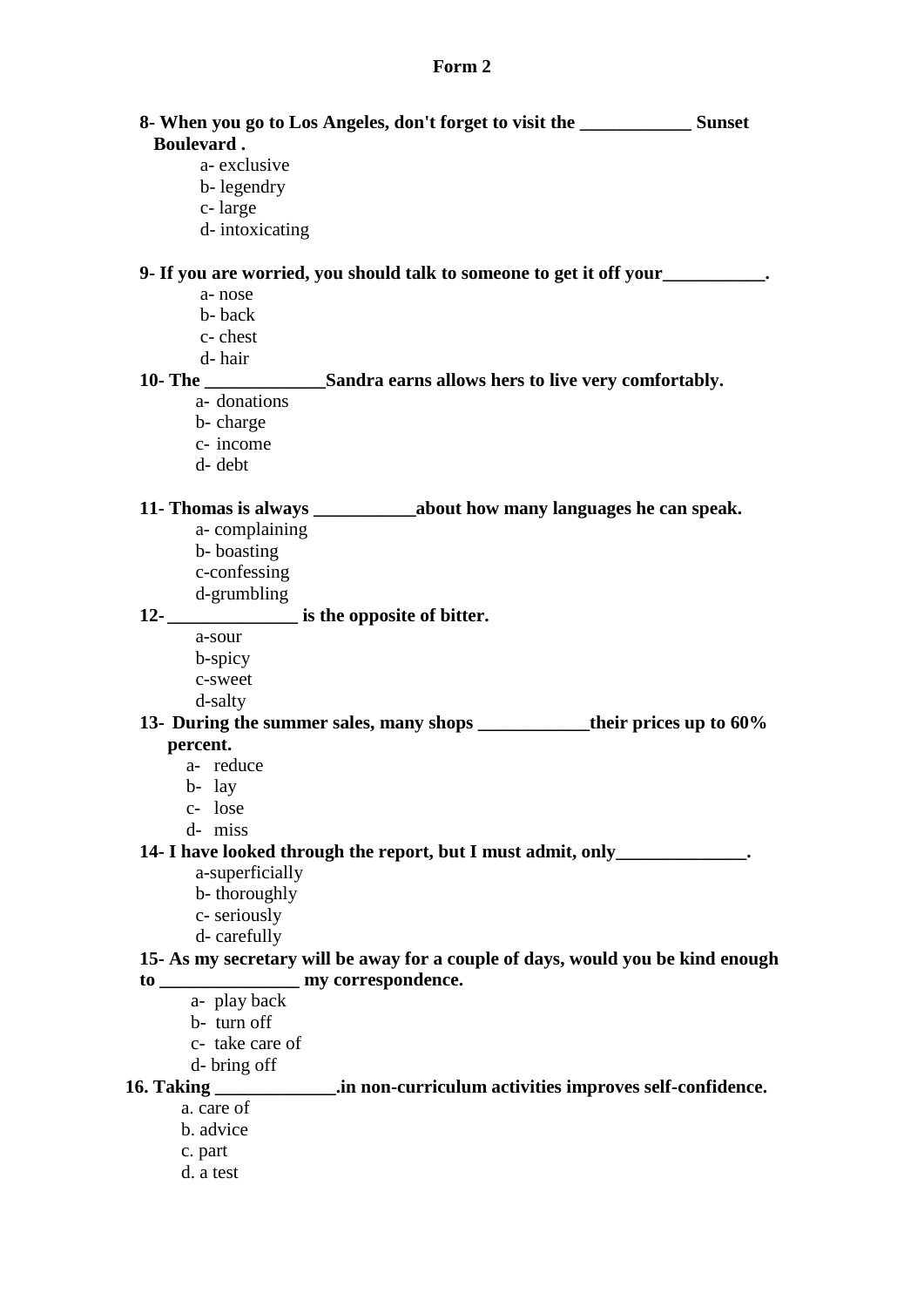### **17. I've attended an inspiring \_\_\_\_\_\_\_on how to promote positive thinking techniques.**

- a. layer
- b. league
- c. leak
- d. lecture

**18. The wedding was postponed since the \_\_\_\_\_\_\_\_\_\_\_\_had an urgent business to do.** 

- a. grace
- b. grab
- c. grade
- d. groom

# **19**. **Many married couples \_\_\_\_\_\_\_\_\_\_\_\_their marriage anniversary annually.**

- a. facilitate
- b. celebrate
- c. imitate
- d. estimate

### **20. Layan is a talented interior designer. She chose creative decorations for her room. The underlined word means:**

- a. shows, films, or other performances that entertain people
- b. things used to make something more attractive
- c. an amount of substance covering a surface
- d. the way of life, especially the habits and traditions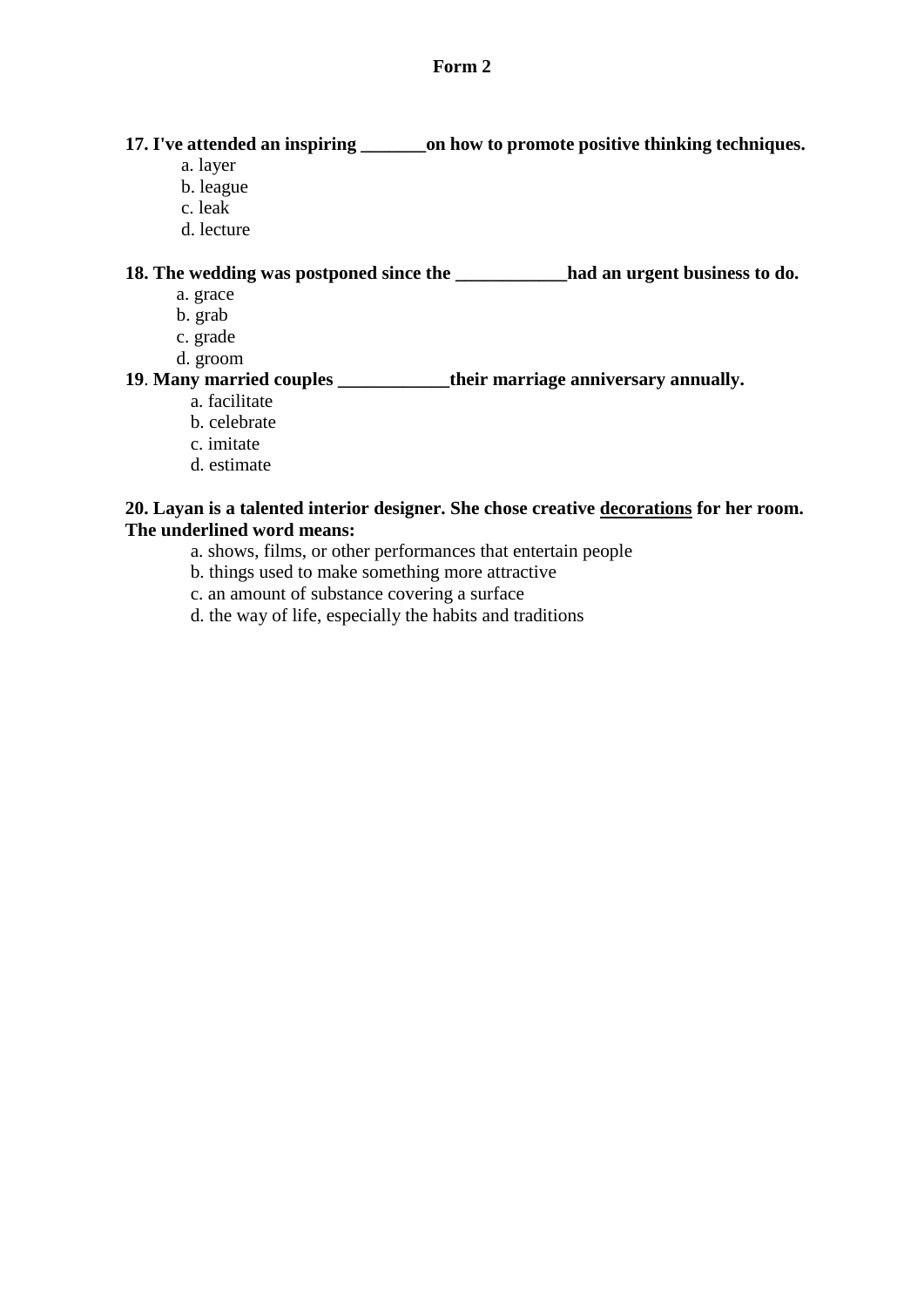# **Answer key: Form 2**

| Number                  | The answer                   |  |  |  |
|-------------------------|------------------------------|--|--|--|
| comprehension           |                              |  |  |  |
| 1                       | $\mathbf C$                  |  |  |  |
| $\overline{2}$          | D                            |  |  |  |
| $\overline{\mathbf{3}}$ | B                            |  |  |  |
| 4                       | $\mathbf A$                  |  |  |  |
| 5                       | $\mathbf C$                  |  |  |  |
|                         | <b>Text B</b>                |  |  |  |
| $\mathbf{1}$            | $\mathbf A$                  |  |  |  |
|                         | B                            |  |  |  |
| $\frac{2}{3}$           | $\overline{\mathbf{A}}$      |  |  |  |
| $\overline{\bf{4}}$     | B                            |  |  |  |
| 5                       | $\mathbf A$                  |  |  |  |
| <b>Structure</b>        |                              |  |  |  |
| $\mathbf{1}$            | B                            |  |  |  |
| $\boldsymbol{2}$        | $\mathbf C$                  |  |  |  |
| $\overline{\mathbf{3}}$ | $\mathbf A$                  |  |  |  |
| $\overline{\bf{4}}$     | $\mathbf C$                  |  |  |  |
| 5                       | $\mathbf A$                  |  |  |  |
| $\overline{6}$          | $\overline{\mathbf{A}}$      |  |  |  |
| 7                       | $\mathbf C$                  |  |  |  |
| $\overline{\mathbf{8}}$ | D                            |  |  |  |
| 9                       | $\overline{\textbf{C}}$      |  |  |  |
| 10                      | B                            |  |  |  |
| 11                      | D                            |  |  |  |
| 12                      | B                            |  |  |  |
| 13                      | B                            |  |  |  |
| 14                      | A                            |  |  |  |
| 15                      | $\overline{\mathbf{A}}$      |  |  |  |
| 16                      | B                            |  |  |  |
| 17                      | $\overline{\mathbf{C}}$      |  |  |  |
| 18                      | B                            |  |  |  |
| 19                      | B                            |  |  |  |
| 20                      | $\overline{C}$               |  |  |  |
|                         | <b>Vocabulary</b>            |  |  |  |
| $\mathbf{1}$            | D                            |  |  |  |
| $\overline{\mathbf{c}}$ | $\overline{\mathbf{C}}$      |  |  |  |
| 3                       | B                            |  |  |  |
| $\overline{4}$          | D                            |  |  |  |
| 5                       | B                            |  |  |  |
| 6                       | $\mathbf C$                  |  |  |  |
| 7                       | $\bf{B}$                     |  |  |  |
| 8<br>9                  | B<br>$\overline{\mathbf{C}}$ |  |  |  |
|                         |                              |  |  |  |